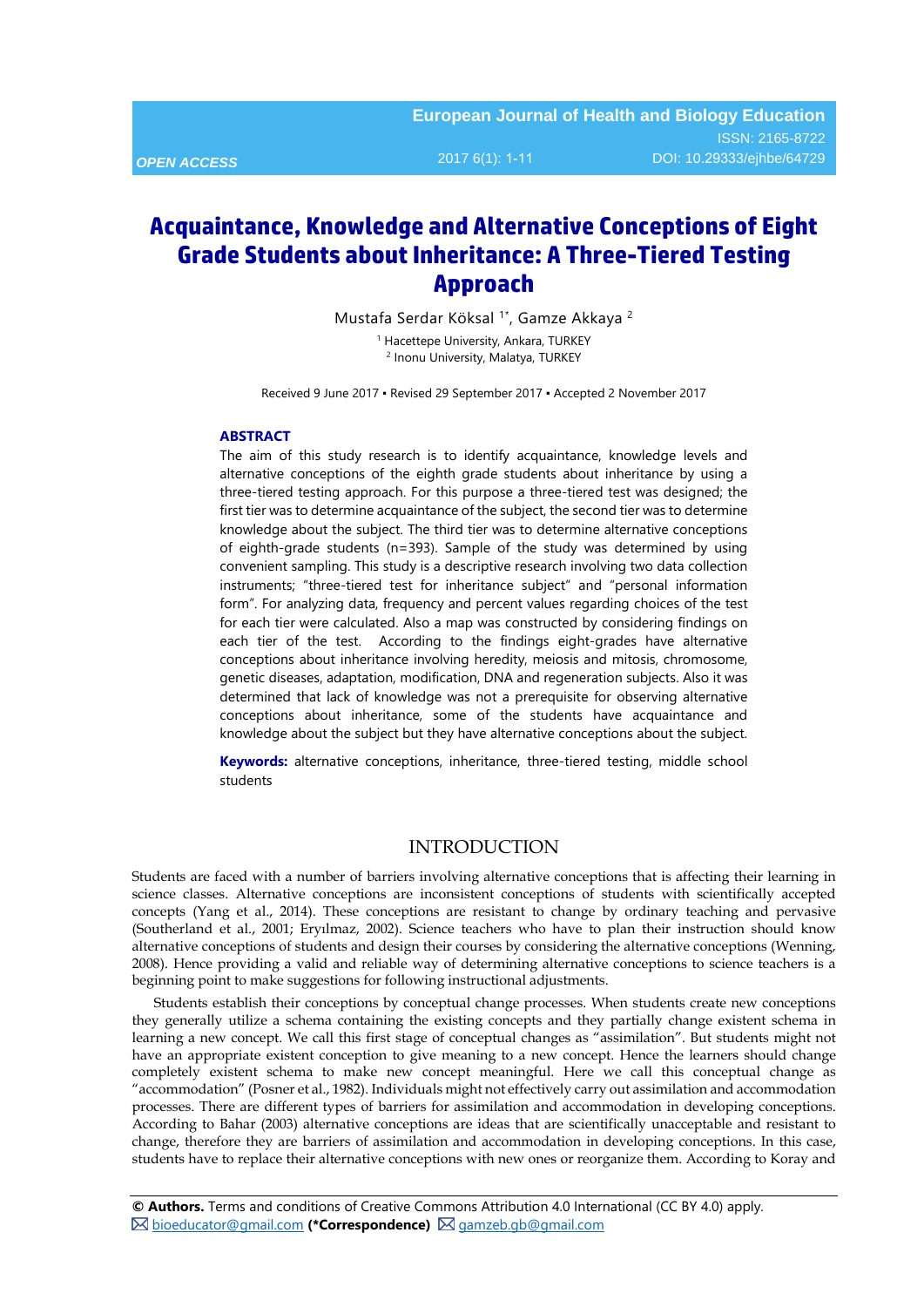Bal (2002) alternative conceptions develop in formal education during the teaching of concepts. For example; alternative conceptions can emerge through incorrectly understanding of scientific concepts by students or insufficient teaching of the concepts by teachers. Fisher (1985) has listed properties and sources of the alternative conceptions that may occur in individuals in his study as shown below:

- 1. One or a group of alternative conceptions can appear in many people.
- 2. Alternative conceptions bring about alternative beliefs.
- 3. Many alternative conceptions are too difficult to be eliminated by ordinary teaching methods.
- 4. Some alternative conceptions are based on experiences in the past of the individual.
- 5. Alternative conceptions can originate from a) genetic basis b) variety of experiences and c) teaching in the school environment.

Alternative conceptions are generally developed during new learning situations in science classes (Koray and Bal, 2002). Especially biology topics in science courses bring new concepts to students without determining existent conceptualization and biology has concepts coming from a new language such as Latin language. Hence, biology topics should be seriously considered in terms of the formation of alternative conceptions. One of the topics bringing new abstract concepts to biology is inheritance. The development of genetics as a science that affects the pharmaceutical industry has also led to the expansion on inheritance terminology and number of inheritance concepts to be learned (Lanie et al., 2004). In the context of the evolving inheritance terminology, there are concepts that elementary level students meet for the first time such as chromosomes, mitosis, meiosis, regeneration, modification and adaptation. Knippels et al. (2005) have identified major problems as barriers to develop appropriate conceptions regarding inheritance subject. These are abstract nature of concepts, complexity of concepts, requirement of probabilistic reasoning, dense terminology, Punnett diagrams and symbolizations, having inadequate understandings of cell division and insufficient prior knowledge and cognitive maturity. Based on these problems it is clearly observed that alternative conceptions regarding inheritance have deep roots. The studies on alternative conceptions about inheritance also support this notion that students and adults from different educational levels have different alternative conceptions about the inheritance (Kibuka-Sebitosi, 2007; Lanie et al. (2004). In a study on 11th and 12th grade students' understanding on inheritance concepts, Kibuka-Sebitosi (2007) determined that students had alternative conceptions about nature of genetic knowledge in cells. As a result of analyzing concepts maps, he found that the students had also problems about understanding some inheritance concepts. These concepts are; a) differences between genes and chromosomes, b) definition of inheritance, c) definition of Mendelian inheritance. Banet and Ayuso (2000)'s study showed that students have alternative conceptions on the meiosis. They also could not understand concepts of homozygotes and heterozygotes. Lanie *et al.* (2004) asked 2 questions to the participants in their study conducted with 62 adults. The first question was "are ability and behavior hereditary?". The second question was "do genes occupy a special place in the body?". As a result of the qualitative and quantitative analysis of the answers to the questions, it was seen that people were familiar with inheritance issues through mass media devices but there are uncertainties or misunderstandings in the minds of the people in answers to the asked questions. For instance, as an answer to "do the genes occupy a special place in the body?" question, approximately 34% of participants answered correctly and 23% expressed that it is in the brain. The remaining percent answered that it is in the heart, bones, blood, reproductive cells. In Williams, Debarger, Montgomery, Zhou and Tate (2011)'s study, the authors determined 7<sup>th</sup> grade students (n=209)'s difficulties in understanding differences between meiosis and mitosis processes. Moreover it was also seen that students having medium and low level of knowledge had difficulties in understanding of the spindles in cell division and their role in the genetic transfer. Hence the findings of this study drive us to study alternative conceptions by considering acquaintance and lack of knowledge about inheritance. In the studies above, except for the last one, there was no explicit strategy for discriminating lack of knowledge and acquaintance from alternative conceptions.

When looked at the literature (Banet and Ayuso, 2000; Lanie et al., 2004; Lewis and Kattmann, 2004; Knippels et al., 2005; Kibuka-Sebitosi, 2007; Williams et al., 2011), it might be summarized that there is a number of alternative conceptions as barriers for teaching and learning of inheritance concepts and the first step in bringing a solution to the problem requires discriminating alternative conceptions from insufficient acquaintance and lack of knowledge for making description meaningful. In the study of Lanie et al. (2004) they stated that whether the participants know the concept of gene and heredity affects their answer to alternative conception situations. However determining alternative conceptions is not an easy task and multi-sided issue. First we have to determine acquaintance of the subject and then we have to separate lack of knowledge from alternative conceptions. So there is a need to apply three-tiered approach (identifying acquaintance, knowledge levels and alternative conceptions respectively) to determine alternative conceptions regarding inheritance. By this way we can determine purer alternative conceptions regarding inheritance than alternative conceptions determined by just applying one test or one-shot questioning.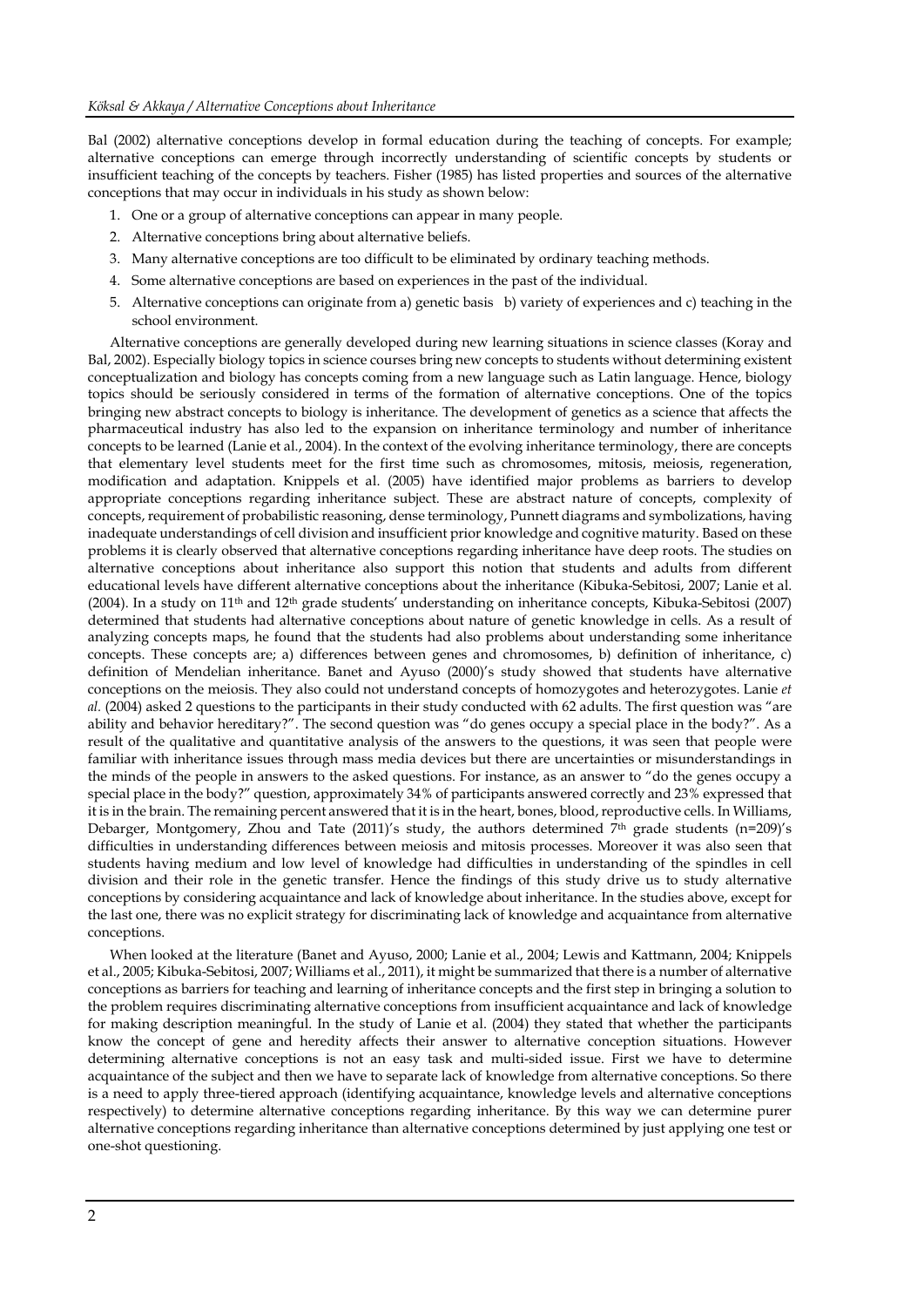| <b>Descriptors</b> | <b>Categories</b>     | <b>Values</b> |  |
|--------------------|-----------------------|---------------|--|
| Age                | -                     | $13 - 15$     |  |
|                    | Female                | 206           |  |
| Gender             | Male                  | 187           |  |
| Class              | 8 <sup>th</sup> grade | 393           |  |

| <b>Question Type</b>                                          | Questions                                                                                       |
|---------------------------------------------------------------|-------------------------------------------------------------------------------------------------|
| Questions measuring level of knowledge about concept (YES/NO) | 1, 9, 15, 21, 24, 28, 32, 36, 40                                                                |
| Questions for lack of knowledge about the concepts            | 3, 4, 5, 6, 7, 8, 11, 12, 13, 14, 17, 18, 19, 20, 23, 26, 27, 30,<br>31, 34, 35, 38, 39, 42, 43 |
| Questions for measuring misconceptions                        | 2, 10, 16, 22, 25, 29, 33, 37, 41                                                               |

As seen in the literature alternative conceptions are sometimes confused with the lack of knowledge about inheritance. Every unscientific explanation is not an alternative conception. Let's talk about a student: if this student defines the chromosome unscientifically, we cannot say that "the student has alternative conception about the chromosome". This definition might be caused of conceptual confusion, lack of knowledge or alternative conception. If the student is aware of this unscientific explanation or definition and changes this explanation or definition without any instruction in a short time, and the student do not have sufficient acquaintance of the concept we can say clearly that this student has represented a conceptual confusion. But, if the student says own explanation or definition is absolutely true and it cannot be changed by the ordinary instruction and the explanation or definition is about meaning of the concept then we can say that the student has an alternative conception about chromosome concept (Güneş, 2007). Also the student might define chromosome by using insufficient knowledge background and it can be changed by the ordinary instruction in a short time and the explanation or definition is about definition of the concept without explaining meaningful associations with other concepts. In this situation we can say that the students have lack of knowledge. Therefore the aim of this study was to determine alternative conceptions about the inheritance on eighth grade students, by determining and discriminating their acquaintance and lack of knowledge about inheritance.

#### METHOD OF THE STUDY

In this study quantitative cross-sectional descriptive method was used (Frankel and Wallen, 2003). Two instruments were used for data collection three-tiered test for inheritance subject and personal information form. In developing the "Three-tiered test for inheritance subject", content validity, difficulty, discrimination, internal consistency analyses were performed for validity and reliability evidence. Pilot study for understandability and format of the test was done with 8<sup>th</sup> grade students (n=8). The final form of the test was applied to 393 8<sup>th</sup> grade students. Convenient sampling approach was used in this research. **Table 1** summarizes characteristics of the participants.

#### **Validity and Reliability Studies of the Three-tiered Test for Inheritance Subject**

The test has three tiers; Yes-No questions for acquaintance about the aspects of the subject, multiple choice questions for knowledge background regarding the concepts of the subject and multiple choice alternative conception questions for concepts of inheritance subject. The concepts regarding "inheritance" subject were determined by considering the content of 8th grade "Cell Division and Inheritance" unit in the first stage of preparing the test. A table of specification was established for content validity. In the first tier, the purpose of YES/NO questions is to determine whether the student has prior acquaintance with the concepts. If students answered "NO" to the first tier questions, they should not give answer to the multiple-choice questions. The multiple-choice questions on the alternative conceptions aimed to determine the alternative conceptions about the concepts after being sure that students are acquainted with the concept and have knowledge about the concepts. The questions on alternative conceptions regarding the concepts were determined by considering the alternative conception statements provided by the literature. Also expert opinion about the questions on knowledge regarding inheritance and alternative conceptions was taken. The prepared questions were applied to eight students as a pilot study for understandability and format of the test. The final form of the test consisted of 43 questions.

All the questions in the final form of the test were also evaluated by one science education expert and three science teachers in terms of readability, understandability level and conformity for determining alternative conception and knowledge levels. The final questions were also checked for appropriateness of the number of questions, grammar and spelling errors. The final form of the test was applied to the 392 eighth grade students.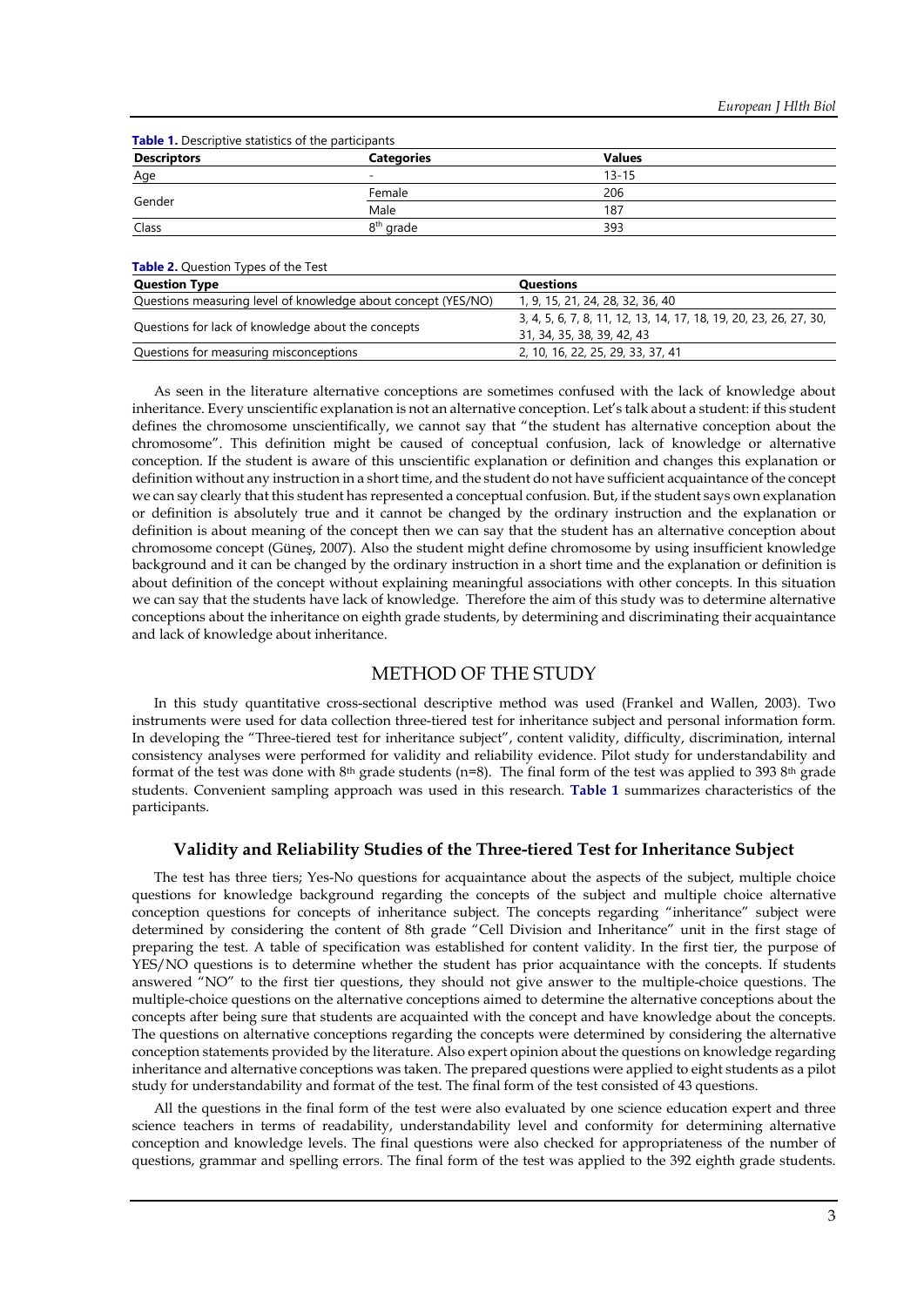|  | Table 3. The results of the analysis of all multiple-choice questions in the test with ITEMAN program |  |  |  |  |
|--|-------------------------------------------------------------------------------------------------------|--|--|--|--|
|--|-------------------------------------------------------------------------------------------------------|--|--|--|--|

| Value |
|-------|
| 33    |
| 392   |
| 18.93 |
| 47.12 |
| 0     |
| 32    |
| 0.87  |
| 0.57  |
| 0.47  |
|       |

**Table 4.** Acquaintance situation of the participants about the concepts of inheritance

| <b>Questions</b>                                                     | <b>Statistics</b> | <b>YES</b> | <b>NO</b>         |
|----------------------------------------------------------------------|-------------------|------------|-------------------|
|                                                                      | Frequency         | 387        | 5.                |
| Question-1. Do you have acquaintance with chromosomes?               | Percent           | 98.72%     | 1.28%             |
|                                                                      | Frequency         | 376        | 17                |
| Question-2. Do you have acquaintance with "heredity" concept?        | Percent           | 95.66%     | 4.34%             |
|                                                                      | Frequency         | 387        | 5.                |
| Question-3. Do you have acquaintance with "genetic disease" concept? | Percent           | 98.72%     | 1.28%             |
| Question-4. Do you have acquaintance with "modification" concept?    | Frequency         | 382        | 10                |
|                                                                      | Percent           | 97.45%     | 2.55%             |
|                                                                      | Frequency         | 379        | 13                |
| Question-5. Do you have acquaintance with "adaptation" concept?      | Percent           | 96.68%     | 3.32%             |
| Question-6. Do you have acquaintance with "regeneration" concept?    | Frequency         | 344        | 48                |
|                                                                      | Percent           | 87.76%     | 12.24%            |
|                                                                      | Frequency         | 385        |                   |
| Question-7. Do you have acquaintance with "DNA" concept?             | Percent           | 98.21%     | 1.79%             |
|                                                                      | Frequency         | 385        | 7                 |
| Question-8. Do you have acquaintance with "mitosis" concept?         | Percent           | 98.21%     | 1.79%             |
|                                                                      | Frequency         | 380        | $12 \overline{ }$ |
| Question-9. Do you have acquaintance with "meiosis" concept?         | Percent           | 96.94%     | 3.06%             |

"Yes-No" questions were not involved in difficulty, discrimination, internal consistency analyses because they were not accepted as true or false choice. They were just used for checking acquaintance. The data of multiple-choice questions were analyzed by ITEMAN program. The findings are represented in the **Table 3**.

The alpha value as .87 in **Table 3** shows an acceptable value as an internal consistency evidence of the measurement tool (Rudner and Schafer, 2002). Discrimination level of the test scores (Point biserial correlation) has been determined as over .25 it is an acceptable value (Wells and Wollack, 2003). Also it has been observed that difficulty level of questions in the measurement tool has .57 that means a medium level difficulty.

## FINDINGS

The data collected by the test showed that approximately all of the participants were acquainted with the concepts regarding inheritance subject except for "regeneration" concept. **Table 4** represents acquaintance situation of the participants about the concepts of inheritance.

As seen in **Table 4**, great majority of the participants acquainted with nearly all of the concepts of inheritance except for "regeneration" concept. In spite of their acquaintance with the concepts, small number of the students did not have any acquaintance with the concepts. After determining the participants' acquaintance with the concept, second tier of the test was examined and the results showed that the students do not have acceptable knowledge about the concepts of inheritance. **Table 5** represents knowledge of the participants about the concepts regarding inheritance.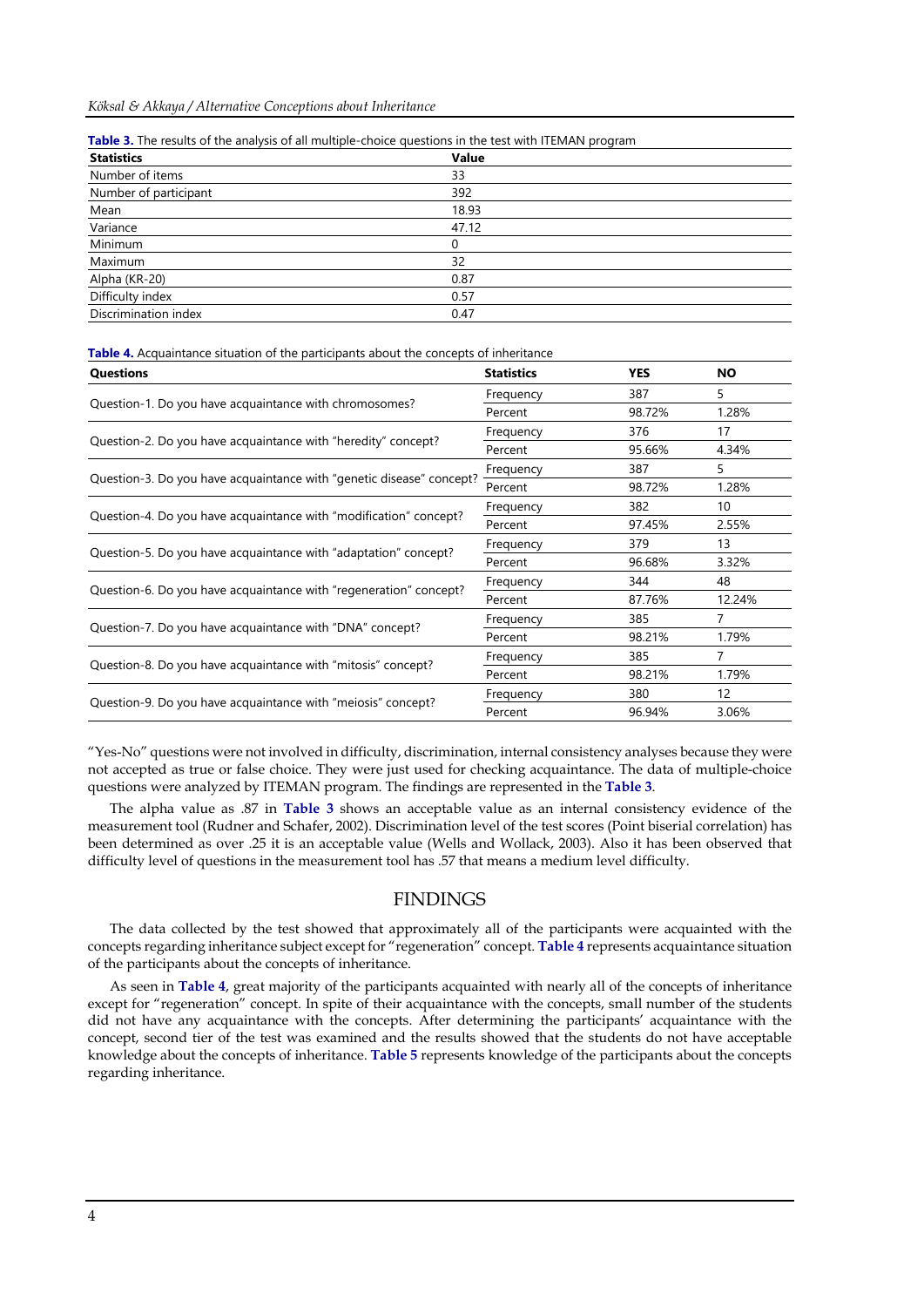| <b>Table 5.</b> Knowledge of the participants about the concepts regarding inheritance |                                                                                               |  |                        |  |
|----------------------------------------------------------------------------------------|-----------------------------------------------------------------------------------------------|--|------------------------|--|
| Concepts                                                                               | <b>Ouestions</b>                                                                              |  | Choices                |  |
| Ouestion-1.                                                                            |                                                                                               |  |                        |  |
|                                                                                        | I) If an organism has more number of chromosomes than others, it is a more advanced organism. |  | Outsite Outsite Land L |  |

|                         | Question-1.<br>I) If an organism has more number of chromosomes than others, it is a more advanced organism.<br>II) If an organism has more number of chromosomes than others, it reproduces more number of offspring.<br>Which one/ones of the statements is false?                                                                              |        |                          | Only I Only II I and II*          | None<br>of<br>them                  | <b>Blank</b>   |
|-------------------------|---------------------------------------------------------------------------------------------------------------------------------------------------------------------------------------------------------------------------------------------------------------------------------------------------------------------------------------------------|--------|--------------------------|-----------------------------------|-------------------------------------|----------------|
|                         | Frequency                                                                                                                                                                                                                                                                                                                                         | 27     | 36                       | 275                               | 48                                  | 6              |
|                         | Percent                                                                                                                                                                                                                                                                                                                                           | 6.89%  | 9.18%                    | 70.15%                            | 12.24%                              | 1.53%          |
|                         | <b>Question-2.</b><br>I) There is no relationship between number of chromosomes and developmental status of organism.<br>II) Having more number of chromosomes than others does not affect reproductive success.<br>Which one/ones of the above statement is true?                                                                                |        |                          | Only I Only II I and II*          | None<br>of<br>them                  | <b>Blank</b>   |
|                         | Frequency                                                                                                                                                                                                                                                                                                                                         | 24     | 46                       | 282                               | 32                                  | 8              |
|                         | Percent                                                                                                                                                                                                                                                                                                                                           | 6.12%  |                          | 11.73% 71.94%                     | 8.16%                               | 2.04%          |
|                         | Question-3.<br>I)In spite of similarity in number of chromosomes, real reason of similarity between individuals is difference in<br>their gene phosphates.<br>II) The number of chromosomes in body cells of an organism is different from the number of chromosomes in<br>reproductive cells.<br>Which one/ones of the above statement is false? |        | Only I* Only II I and II |                                   | None<br>of<br>them                  | <b>Blank</b>   |
|                         | Frequency                                                                                                                                                                                                                                                                                                                                         | 211    | 56                       | 58                                | 57                                  | 10             |
|                         | Percent                                                                                                                                                                                                                                                                                                                                           | 53.83% | 14.29%                   | 14.80%                            | 14.54%                              | 2.55%          |
| Chromosome              | Question-4.<br>I) The number of chromosomes in reproductive cells and body cells of an organism are equal to each other.<br>II) Despite the fact that number of human chromosomes is same, the main reason of differences in humans is<br>variation of gene sequences.<br>Which one/ones of the above statement is true?                          | Only I | Only<br>$II^*$           | I and II                          | None<br>of<br>them                  | <b>Blank</b>   |
|                         | Frequency                                                                                                                                                                                                                                                                                                                                         | 37     | 228                      | 75                                | 38                                  | 14             |
|                         | Percent                                                                                                                                                                                                                                                                                                                                           | 9.44%  | 58.16%                   | 19.13%                            | 9.69%                               | 3.57%          |
|                         | <b>Question-5.</b><br>I) The chromosome numbers of organisms classified in same species group is same.<br>II) The chromosome numbers of organisms classified in different species is absolutely different.<br>Which one/ones of the above statement is false?                                                                                     | Only I | Only<br>$II^*$           | I and II                          | None<br>of<br>them                  | Blank          |
|                         | Frequency                                                                                                                                                                                                                                                                                                                                         | 59     | 213                      | 70                                | 40                                  | 10             |
|                         | Percent                                                                                                                                                                                                                                                                                                                                           | 15.05% | 54.34%                   | 17.86%                            | 10.20%                              | 2.55%          |
|                         | Question-6.<br>I) The chromosome numbers of organisms classified in different species group can be same.<br>II) The chromosome numbers of organisms classified in same species group is different.<br>Which one/ones of the above statement is true?                                                                                              |        | Only I* Only II I and II |                                   | None<br>of<br>them                  | Blank          |
|                         | Frequency                                                                                                                                                                                                                                                                                                                                         | 263    | 29                       | 67                                |                                     | $\overline{7}$ |
|                         |                                                                                                                                                                                                                                                                                                                                                   |        |                          |                                   | 26                                  |                |
|                         | Percent                                                                                                                                                                                                                                                                                                                                           | 67.09% | 7.40%                    | 17.09%                            | 6.63%                               | 1.79%          |
|                         | Question-7.<br>I)Father's or mother's genes can be dominant.<br>II) Nevus is not hereditarily transferable.<br>Which one/ones of the above statement is false?                                                                                                                                                                                    |        | Only I Only II I and II  |                                   | None<br>of<br>them*                 | <b>Blank</b>   |
|                         | Frequency                                                                                                                                                                                                                                                                                                                                         | 30     | 158                      | 28                                | 156                                 | 20             |
|                         | Percent                                                                                                                                                                                                                                                                                                                                           | 7.65%  | 40.31%                   | 7.14%                             | 39.80% 5.10%                        |                |
|                         | Question-8.<br>I) If there is a nevus on a human's body, his/her brother or sister has the same nevus on the same location of<br>body.<br>II) Father's genes are always dominant than mother's genes. Because of this children always carry the father's<br>genes.<br>Which one/ones of the above statement is true?                              |        | Only I Only II I and II  |                                   | None<br>of<br>them*                 | <b>Blank</b>   |
|                         | Frequency                                                                                                                                                                                                                                                                                                                                         | 56     | 48                       | 31                                | 238                                 | 19             |
| Heredity                | Percent<br>Question-9.<br>I) Genetic structures of bone cell and nerve cell are different.<br>II) If a family has four children; three boys and a girl, it doesn't mean that just boys carry the dominant genes.<br>Which one/ones of the above statement is false?                                                                               | 14.29% | 12.24%                   | 7.91%<br>Only I* Only II I and II | 60.71% 4.85%<br>None<br>nf.<br>them | <b>Rlank</b>   |
|                         | Frequency                                                                                                                                                                                                                                                                                                                                         | 68     | 77                       | 43                                | 183                                 | 21             |
|                         | Percent                                                                                                                                                                                                                                                                                                                                           | 17.35% | 19.64%                   | 10.97%                            | 46.68%                              | 5.36%          |
|                         | Question-10.<br>I)A family has four children; three boys and a girl. We can say that just boys have the dominant genes.<br>II) There is no structural difference between bone cells and nerve cells in terms of genetic structure.<br>Which one/ones of the above statement is true?                                                              | Only I | Only<br>॥*               | I and II                          | None<br>of<br>them                  | <b>Blank</b>   |
|                         | Frequency                                                                                                                                                                                                                                                                                                                                         | 88     | 66                       | 47                                | 165                                 | 26             |
|                         | Percent                                                                                                                                                                                                                                                                                                                                           | 22.45% | 16.84%                   | 11.99%                            | 42.09%                              | 6.63%          |
|                         | Question-11.<br>I)Genetic diseases are transferred by dominant or recessive genes.<br>II) An accident in the past may cause color blindness.<br>Which one/ones of the above statement is false?                                                                                                                                                   | Only I | Only<br>"⊪               | I and II                          | None<br>of<br>them                  | <b>Blank</b>   |
|                         | Frequency                                                                                                                                                                                                                                                                                                                                         | 40     | 206                      | 79                                | 59                                  | 8              |
|                         | Percent                                                                                                                                                                                                                                                                                                                                           | 10.20% |                          | 52.55% 20.15%                     | 15.05%                              | 2.04%          |
| <b>Genetic Diseases</b> | Question-12.<br>I) An accident in the past doesn't cause color blindness.<br>II) Genetic diseases transferred by only dominant genes.<br>Which one/ones of the above statement is true?                                                                                                                                                           |        | Only I* Only II I and II |                                   | None<br>of<br>them                  | Blank          |
|                         | Frequency                                                                                                                                                                                                                                                                                                                                         | 180    | 61                       | 83                                | 62                                  | 6              |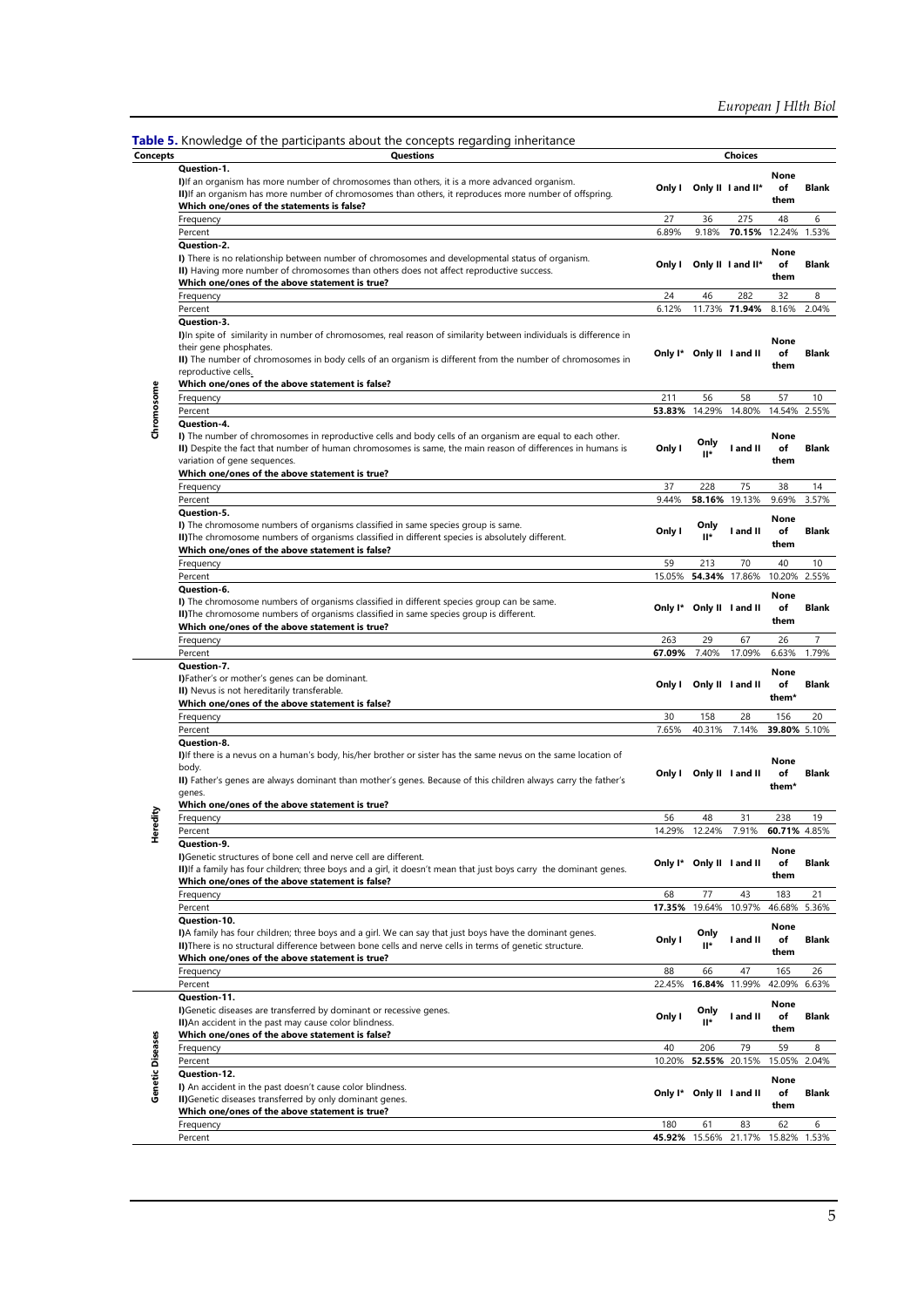Table 5 (continued). Knowledge of the participants about the concepts regarding inheritance

| <b>Concepts</b>            | Questions                                                                                                                                                                                                                                                            | <b>Choices</b>   |                                    |                                          |                                    |                        |
|----------------------------|----------------------------------------------------------------------------------------------------------------------------------------------------------------------------------------------------------------------------------------------------------------------|------------------|------------------------------------|------------------------------------------|------------------------------------|------------------------|
|                            | Question-13.<br>I) All children having a hemophilic father are possibly not hemophilic.<br>II) Genetic diseases pass to infants from mother because babies feed from mother's blood before prenatal period.<br>Which one/ones of the above statement is false?       | Only I           | Only<br>ı۳                         | I and II                                 | None<br>of<br>them                 | <b>Blank</b>           |
|                            | Frequency                                                                                                                                                                                                                                                            | 30               | 206                                | 36                                       | 104                                | 16                     |
|                            | Percent                                                                                                                                                                                                                                                              | 7.65%            | 52.55%                             | 9.18%                                    | 26.53%                             | 4.08%                  |
| Genetic Diseases           | Question-14.<br>I) All children having a hemophilia father are certainly hemophilic.<br>II) There is no relationship between genetic diseases in babies and feeding from mothers' blood before prenatal<br>period.<br>Which one/ones of the above statement is true? | Only I           | Only<br>II*                        | I and II                                 | None<br>of<br>them                 | <b>Blank</b>           |
|                            | Frequency                                                                                                                                                                                                                                                            | 27               | 194                                | 35                                       | 125                                | 11                     |
|                            | Percent                                                                                                                                                                                                                                                              | 6.89%            | 49.49%                             | 8.93%                                    | 31.89%                             | 2.81%                  |
| Modification               | Question-15.<br>I) If you cut tail of a mouse, its offspring will also born with a cut tail.<br>II) Accidentally occurred blindness is transferred to the next generations.<br>Which one/ones of the above statement is true?                                        |                  | Only I Only II I and II            |                                          | None<br>of<br>them*                | <b>Blank</b>           |
|                            | Frequency                                                                                                                                                                                                                                                            | 41               | 70                                 | 24                                       | 240                                | 17                     |
|                            | Percent<br>Question-16.<br>I)Properties of adaptation are transferred to next generations.<br>II) Adaptations occur at only level of phenotypes.<br>Which one/ones of the above statement is false?                                                                  | 10.46%<br>Only I | 17.86%<br>Only<br>ı۳               | 6.12%<br>I and II                        | 61.22% 4.34%<br>None<br>of<br>them | <b>Blank</b>           |
|                            | Frequency                                                                                                                                                                                                                                                            | 59               | 216                                | 50                                       | 50                                 | 17                     |
|                            | Percent                                                                                                                                                                                                                                                              |                  | 15.05% 55.10% 12.76%               |                                          | 12.76%                             | 4.34%                  |
| Adaptation                 | Question-17.<br>I) Adaptations occurs at the level of genotypes.<br>II) Adaptations are seen at the level of individuals.<br>Which one/ones of the above statement is true?                                                                                          |                  | Only I* Only II I and II           |                                          | None<br>of<br>them                 | <b>Blank</b>           |
|                            | Frequency                                                                                                                                                                                                                                                            | 143              | 82                                 | 66                                       | 76                                 | 25                     |
|                            |                                                                                                                                                                                                                                                                      |                  |                                    | <b>36.48%</b> 20.92% 16.84% 19.39% 6.38% |                                    |                        |
|                            | Percent                                                                                                                                                                                                                                                              |                  |                                    |                                          |                                    |                        |
|                            | Question-18.<br>I) The severed ear of the cat can completely regenerate itself.<br>II) Regeneration can't be seen in humans.<br>Which one/ones of the above statement is false?                                                                                      |                  |                                    | Only I Only II I and II*                 | None<br>of<br>them                 | Blank                  |
|                            | Frequency                                                                                                                                                                                                                                                            | 85               | 83                                 | 137                                      | 30                                 | 57                     |
|                            | Percent                                                                                                                                                                                                                                                              |                  |                                    | 21.68% 21.17% 34.95%                     | 7.65%                              | 14.54%                 |
| Regeneration               | Question-19.<br>I)Regeneration can be seen in humans.<br>II) The severed ear of the cat can't completely regenerate itself.<br>Which one/ones of the above statement is true?                                                                                        | Only I           |                                    | Only II I and II*                        | None<br>of<br>them                 | <b>Blank</b>           |
|                            | Frequency                                                                                                                                                                                                                                                            | 67               | 76                                 | 162                                      | 30                                 | 57                     |
|                            | Percent<br>Question-20.<br>I)DNA is found in all body cells with nuclei.<br>II) DNA doesn't replicate itself.<br>Which one/ones of the above statement is false?                                                                                                     | 17.09%<br>Only I | 19.39%<br>Only<br>$II*$            | 41.33%<br>I and II                       | 7.65%<br>None<br>of<br>them        | 14.54%<br><b>Blank</b> |
|                            | Frequency                                                                                                                                                                                                                                                            | 35               | 257                                | 57                                       | 22                                 | 21                     |
| 울                          | Percent<br>Question-21.<br>I) DNA replicates itself.<br>II) DNA is seen in only reproduction cells.<br>Which one/ones of the above statement is true?                                                                                                                | 8.93%            | 65.56%<br>Only I* Only II I and II | 14.54%                                   | 5.61%<br>None<br>of<br>them        | 5.36%<br><b>Blank</b>  |
|                            | Frequency                                                                                                                                                                                                                                                            | 263              | 21                                 | 68                                       | 22                                 | 18                     |
|                            | Percent                                                                                                                                                                                                                                                              | 67.09%           | 5.36%                              | 17.35%                                   | 5.61%                              | 4.59%                  |
|                            | Question-22.<br>I) Mitosis occurs in plants whereas meiosis does not occur in plants.<br>II) Mitosis occurs during re-repair of broken bones.<br>Which one/ones of the above statement is false?                                                                     |                  | Only I* Only II I and II           |                                          | None<br>of<br>them                 | Blank                  |
|                            | Frequency                                                                                                                                                                                                                                                            | 170              | 75                                 | 33                                       | 94                                 | 20                     |
|                            | Percent                                                                                                                                                                                                                                                              | 43.37%           | 19.13%                             | 8.42%                                    | 23.98%                             | 5.10%                  |
| <b>Mitosis and Meiosis</b> | Question-23.<br>I) Meiosis occurs during re-repair of broken bones.<br>II) Both mitosis and meiosis occur in plants.<br>Which one/ones of the above statement is true?                                                                                               | Only I           | Only<br>ı۳                         | I and II                                 | None<br>of<br>them                 | Blank                  |
|                            | Frequency                                                                                                                                                                                                                                                            | 40               | 194                                | 56                                       | 82                                 | 20                     |
|                            | Percent                                                                                                                                                                                                                                                              | 10.20%           |                                    | 49.49% 14.29%                            | 20.92%                             | 5.10%                  |
|                            | Question-24.<br>I) Meiosis provide the reproduction of all living things.<br>II) Meiosis allows evolution and reproduction of zygote.<br>Which one/ones of the above statement is false?                                                                             |                  |                                    | Only I Only II I and II*                 | None<br>of<br>them                 | Blank                  |
|                            | Frequency                                                                                                                                                                                                                                                            | 71               | 91                                 | 138                                      | 68                                 | 24                     |
|                            | Percent                                                                                                                                                                                                                                                              | 18.11%           |                                    | 23.21% 35.20% 17.35%                     |                                    | 6.12%                  |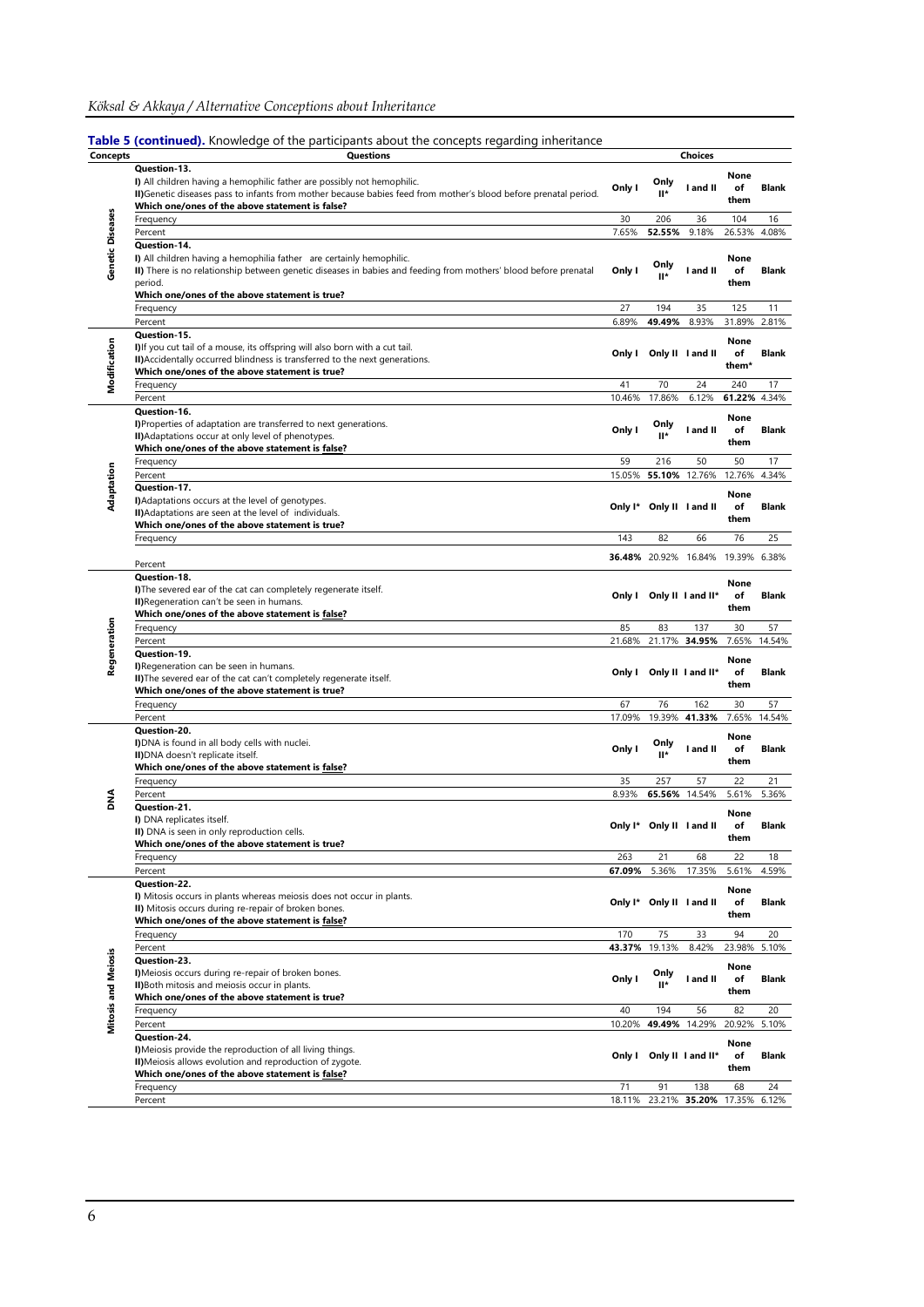As seen in **Table 5**, majority of the participants (over 53%) have sufficient knowledge background about the chromosome concept; relationship between numbers of chromosomes and, reproductive and developmental status of organisms, association of numbers of chromosomes with similarity of organisms, difference between body cells and reproductive cells in terms of number of chromosomes, association of numbers of chromosomes with being member of the same species. However less than 50% of the participants have sufficient knowledge background about heredity; genetically transferability of nevus, dominancy of parental genes, genetic similarity of different cell types. About 50% of the participants have sufficient knowledge background about genetic diseases; transfer of hemophilia, transfer of genetic diseases from mother to baby, dominancy of genes of genetic diseases and genetically transfer of diseases caused by an accident. Over the 60 % of the participants have sufficient knowledge background about modification; genetically transfer of physical changes and genetically transfer of blindness caused by an accident. For the adaptation concept, their level of knowledge was higher (over 50%) for occurrence of adaptations at the level of phenotype while level of knowledge was low (36%) for occurrence of adaptations at the level of genotype and individual. As another concept, knowledge levels of the participants about "regeneration"; occurrence of regeneration in humans and regeneration of severed ear, were not as high as expected. Less than 50% of the participants answered correctly to the questions. Knowledge levels of the participants about "DNA"; Place of DNA in body cells, DNA replication, existence of DNA in reproduction cells were high, majority of the participants (over 65%) answered correctly to the questions. For the meiosis and mitosis concepts; occurrence in plants, broken bones, role of meiosis and mitosis in evolution and reproduction, unfortunately less than 50% of the participants answered correctly to the questions. After determining knowledge levels of the participants, their alternative conceptions were determined by using conceptual questions. The findings are represented in **Table 6**.

As seen in **Table 6**, the students have alternative conceptions regarding the concepts of inheritance subjects. Their percent values about alternative conceptions for the *chromosome, heredity, genetic disease, modification, adaptation, regeneration, DNA, meiosis and mitosis are 19%, 48%, 19%, 31%, 25%,22%, 44%, 60% and 25% respectively***.** As an example, if we look at all the tables (**Table 4**, **5** and **6**) together, it can be seen that most of the students (98.72%) declared they have acquaintance with chromosome concept, over 53% of them have knowledge about chromosome concept and 19% of the students have alternative conceptions about chromosome concept. Comparison of the percent values regarding acquaintance, level of knowledge and alternative conceptions is made in **Table 7**.

As seen in **Table 7**, acquainting a concept of heredity and having knowledge about it do not guarantee lack of alternative conceptions about the concepts of inheritance. Hence it is seen that for measuring alternative conceptions, use of conceptual questions rather than knowledge questions leads to different findings about alternative conceptions.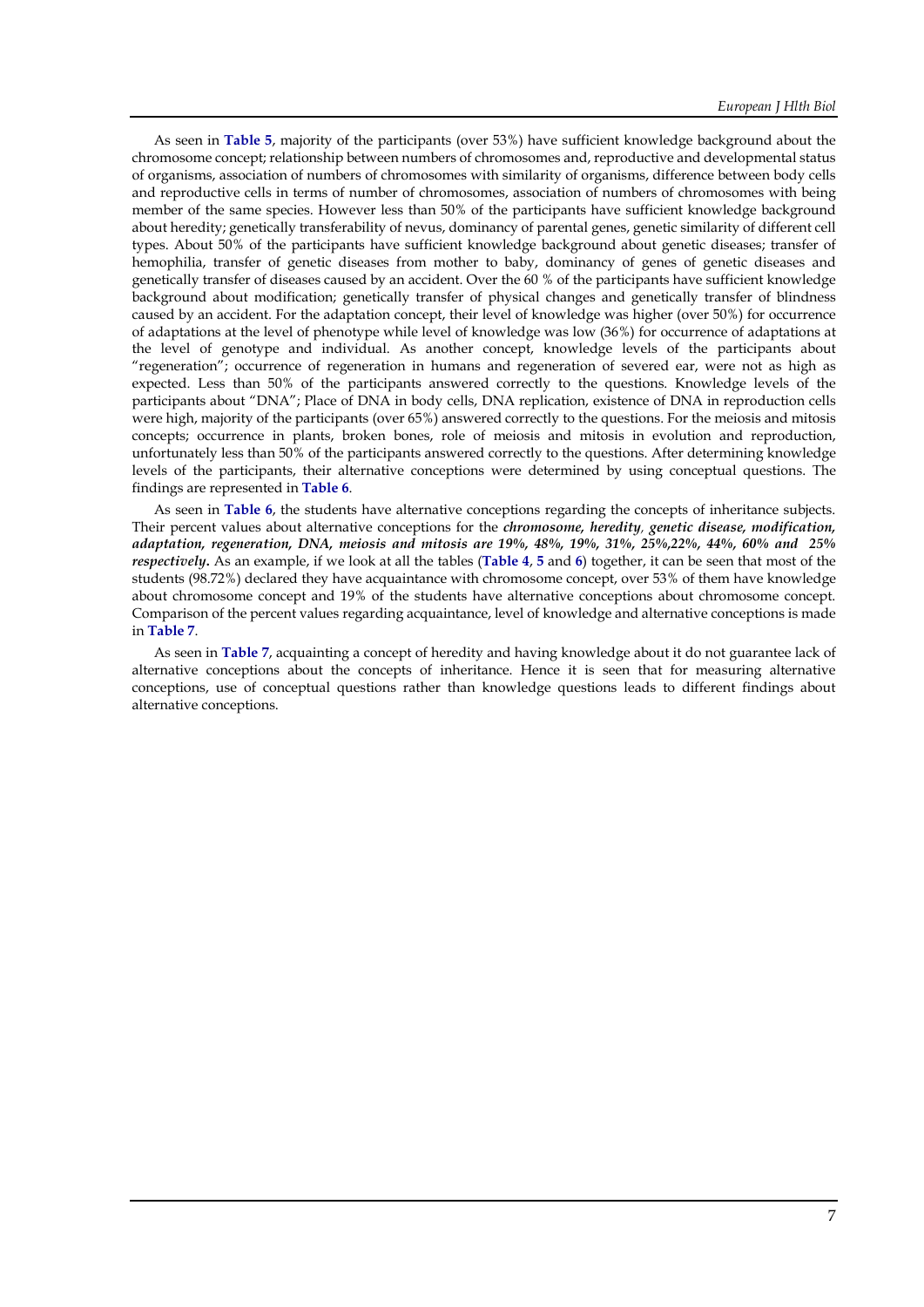| Table 6. Alternative conceptions of the participants about the concepts regarding inheritance                           |                  |         |
|-------------------------------------------------------------------------------------------------------------------------|------------------|---------|
|                                                                                                                         | <b>Frequency</b> | Percent |
| Question-1. What is chromosome?                                                                                         |                  |         |
| Scientifically accepted answer: An element of cell which carries genes and is composed of DNA and                       | 309              | 78.83   |
| nucleoproteins.                                                                                                         |                  |         |
| Alternative conception: Organelles carrying the organism's hereditary characteristics                                   | 62               | 15.82   |
| Alternative conception: Administrative molecule in organisms                                                            | 10               | 2.55    |
| Alternative conception: Structural units of nucleic acids (DNA, RNA)                                                    | 5                | 1.28    |
| <b>Blank</b>                                                                                                            | 6                | 1.53    |
| Question 2. What is heredity?                                                                                           |                  |         |
| Alternative conception: It involves the different forms of the same characteristic of an organism; it also means        |                  |         |
| changing and diversity.                                                                                                 | 108              | 27.55%  |
| Alternative conception: Branch of science that examines the cell.                                                       | 22               | 5.61%   |
| Scientifically Accepted Answer: Transfer of an organism's genetic code to the next generation.                          | 225              | 57.40%  |
| Alternative conception: All genes of an organism.                                                                       | 18               | 4.59%   |
| <b>Blank</b>                                                                                                            | 19               | 4.85%   |
| Question 3. What is genetic disease?                                                                                    |                  |         |
| <b>Alternative conception:</b> It is the damages of environmental factors on the phenotype of organisms.                | 30               | 7.65%   |
| Scientifically Accepted Answer: Diseases transferred via the genes of parents.                                          | 313              | 79.85%  |
| Alternative conception: Diseases results from unhealthy nutrition.                                                      | 20               | 5.10%   |
| Alternative conception: Infectious diseases that can be transferred from person to person.                              | 23               | 5.87%   |
| <b>Blank</b>                                                                                                            | 6                | 1.53%   |
|                                                                                                                         |                  |         |
| Question-4. What is modification?                                                                                       |                  |         |
| Alternative conception: Renewal of wounds and damaged organs in organisms.                                              | 41               | 10.46%  |
| Alternative conception: Genetic characteristics of organisms that increase the chance of survival and reproduction,     | 44               | 11.22%  |
| and allow to the adaptation to the environment.                                                                         |                  |         |
| Alternative conception: It involves the different forms of the same characteristic of an organism; it also means        | 37               | 9.44%   |
| changing and diversity.                                                                                                 |                  |         |
| Scientifically Accepted Answer: Changes occurring in living organisms' phenotype due to environmental impacts.          | 258              | 65.82%  |
| Blank                                                                                                                   | 12               | 3.06%   |
| Question 5. What is adaptation?                                                                                         |                  |         |
| Scientifically Accepted Answer: Genetic characteristics of organisms that increase the chance of survival and           | 278              | 70.92%  |
| reproduction, and allow to the adaptation to the environment.                                                           |                  |         |
| Alternative conception: It involves the different forms of the same characteristic of an organism; it also means        | 27               | 6.89%   |
| changing and diversity.                                                                                                 |                  |         |
| Alternative conception: Changes occurring in living organisms' phenotype due to environmental impacts.                  | 45               | 11.48%  |
| Alternative conception: Renewal of wounds and damaged organs in organism.                                               | 27               | 6.89%   |
| <b>Blank</b>                                                                                                            | 15               | 3.83%   |
| Question-6. What is regeneration?                                                                                       |                  |         |
| Alternative conception: Changes occurring in living organisms' phenotype due to environmental impacts.                  | 33               | 8.42%   |
| Scientifically accepted answer: Renewal of wounds and damaged organs in organism.                                       | 251              | 64.03%  |
| Alternative conception: It involves the different forms of the same characteristic of an organism; it also means        |                  |         |
| changing and diversity.                                                                                                 | 32               | 8.16%   |
| Alternative conception: Damages of environmental impacts on living organisms' phenotype.                                | 18               | 4.59%   |
| <b>Blank</b>                                                                                                            | 58               | 14.80%  |
| Question-7. What is DNA?                                                                                                |                  |         |
| Alternative conception: Building structures of nucleic acids.                                                           | 40               | 10.20%  |
| Alternative conception: It is a nitrogenous purine base in nucleic acid structure.                                      | 25               | 6.38%   |
| Scientifically Accepted Answer: Administrative molecule in organisms.                                                   | 205              | 52.30%  |
| Alternative conception: All of the genes in an organism.                                                                | 105              | 26.79%  |
| <b>Blank</b>                                                                                                            | 17               | 4.34%   |
| Question-8. What is meiosis?                                                                                            |                  |         |
| Alternative conception: Meiosis is the division of cells, which form two new cells with different properties from the   |                  |         |
| parental cell.                                                                                                          | 40               | 10.20%  |
| Alternative conception: Meiosis is the division of cells, which form four new cells with same properties from the       |                  |         |
| parental cell.                                                                                                          | 133              | 33.93%  |
| Scientifically Accepted Answer: Meiosis is the division of cells, which form haploid (n) cells from diploid (2n) cells. | 172              | 43.88%  |
| Alternative conception: Meiosis is the division of cells, which form two new cells with same properties from the        |                  |         |
| parental cell.                                                                                                          | 25               | 6.38%   |
|                                                                                                                         |                  |         |
| Blank<br>Question-9. What is mitosis?                                                                                   | 22               | 5.61%   |
|                                                                                                                         |                  |         |
| Scientifically Accepted Answer: Mitosis is the division of cells, which form two new cells with same properties from    | 273              | 69.64%  |
| the parental cell.                                                                                                      |                  |         |
| Alternative conception: Mitosis is the division of cells, which form haploid (n) cells from diploid (2n) cells.         | 43               | 10.97%  |
| Alternative conception: Mitosis is the division of cells, which form four new cells with different properties from the  | 36               | 9.18%   |
| parental cell.                                                                                                          |                  |         |
| Alternative conception: Mitosis is the division of cells, which form four new cells with same properties from the       | 21               | 5.36%   |
| parental cell.                                                                                                          |                  |         |
| Blank                                                                                                                   | 19               | 4.85%   |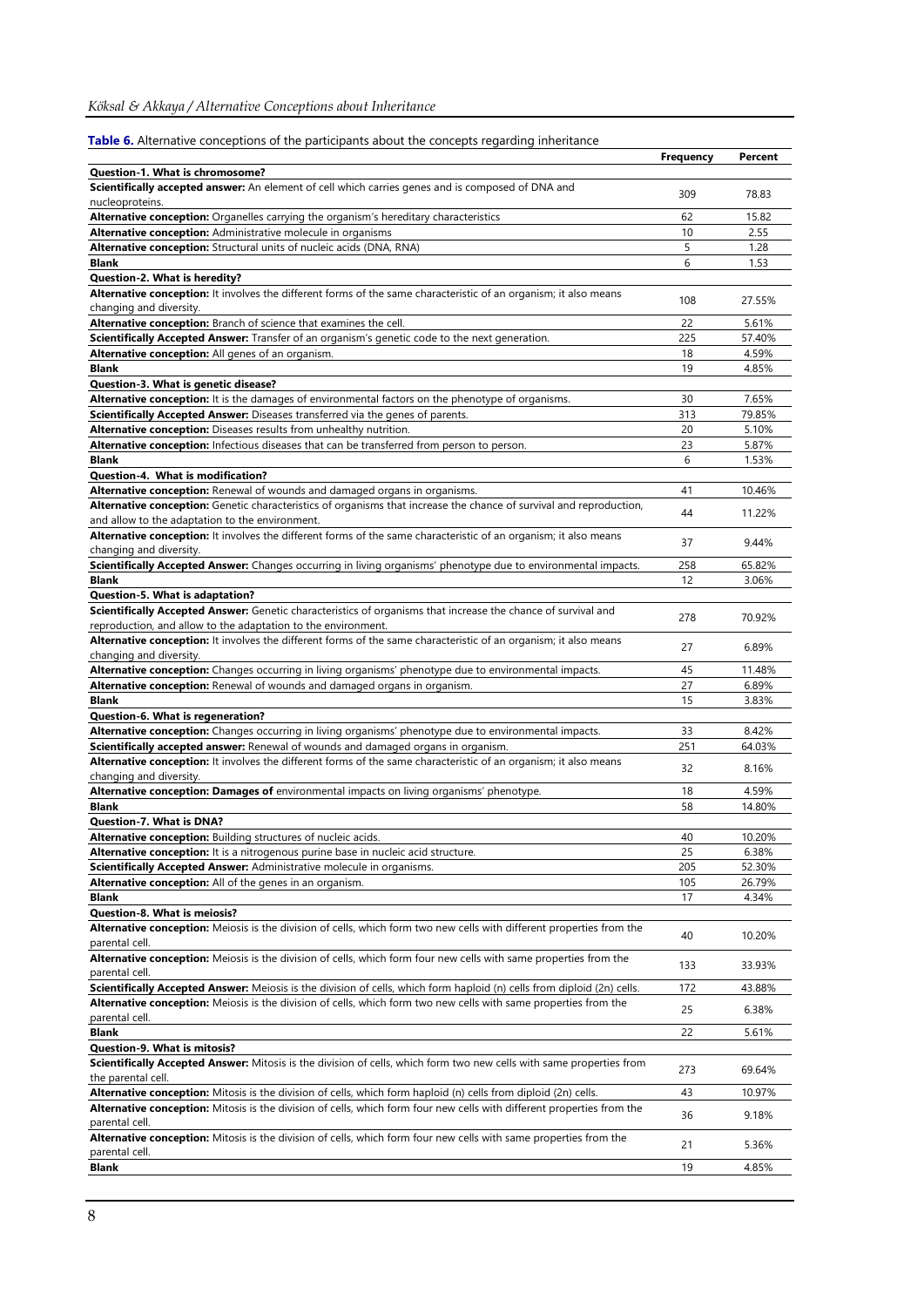| <b>Concepts</b>     | <b>Acquaintance with the</b><br>Concept | Having Knowledge about the<br><b>Concept (Mean percent)</b> | <b>Having Alternative Conceptions</b><br>about the Concept |
|---------------------|-----------------------------------------|-------------------------------------------------------------|------------------------------------------------------------|
| Chromosome          | 98.72%                                  | 62%                                                         | 19%                                                        |
| Heredity            | 95.66%                                  | 34%                                                         | 48%                                                        |
| Genetic Disease     | 98.72%                                  | 50%                                                         | 19%                                                        |
| Modification        | 97.45%                                  | 61%                                                         | 31%                                                        |
| Adaptation          | 96.68%                                  | 45%                                                         | 25%                                                        |
| Regeneration        | 87.76%                                  | 38%                                                         | 22%                                                        |
| <b>DNA</b>          | 98.21%                                  | 66%                                                         | 44%                                                        |
| Mejosis and Mitosis | 97.57%                                  | 42%                                                         | 43%                                                        |

**Table 7.** Comparison of the percent values regarding acquaintance, level of knowledge and alternative conceptions about the concepts of inheritance



**Figure 1.** Map of Conceptual Understanding Path of the Students

## RESULT AND DISCUSSION

In this study, acquaintance and lack of knowledge, alternative conceptions of 8th grade students about the concepts of inheritance were examined. According to findings obtained in this study, the students were acquainted with the concepts of inheritance, since they took courses on the concepts before the eight grade. However they had limited knowledge about the concepts. In literature elementary level students' lack of knowledge about the concepts of inheritance was shown (Williams et al., 2012; Lewis and Wood-Robinson, 2000). Williams et al. (2012) studied understandings of 209 seventh graders on the relationship between cell division and genetic inheritance. They found that the students did not have strong knowledge background, for example some of them could not explain the association of mitotic and meiotic divisions with genetic information. Also Lewis and Wood-Robinson (2000) studied knowledge background of 482 students aged 14-16. They found that the students had a poor understanding of the genetic information transfer and a lack of basic knowledge about gene and chromosome concepts. After collection of information regarding acquaintance and lack of knowledge about the concepts of inheritance, there is a need to collect data about alternative conceptions of the students to decide about their conceptual understandings regarding the concepts. Hence three-tiered approach of assessment in conceptual understanding studies provides advantage in discriminating the problems rooted from acquaintance and lack of knowledge, alternative conceptions in conceptual understandings.

In further analysis the data showed that the students had different alternative conceptions about inheritance subject. Alternative conceptions of 8th grade students about "Cell Division and Inheritance" unit mostly focus on heredity, modification, DNA, mitosis and meiosis concepts. In the literature (Banet and Ayuso, 2000; Lanie et al., 2004; Lewis and Kattmann, 2004; Knippels et al., 2005; Kibuka-Sebitosi, 2007; Williams et al., 2011) we observed that students had similar alternative conceptions. In our study, it can be seen clearly that students seriously having problems especially about, heredity, DNA and meiosis. When literature examined (Banet and Ayuso, 2000; Lanie et al., 2004; Lewis and Kattmann, 2004; Knippels et al., 2005) it was observed that existence of this problem was supported by our work. By using three-tiered assessment approach we can also draw path of conceptual understanding of the group. According to findings of our study, the group of the students represented a path of conceptual understating on the concepts. This path is presented in **Figure 1**.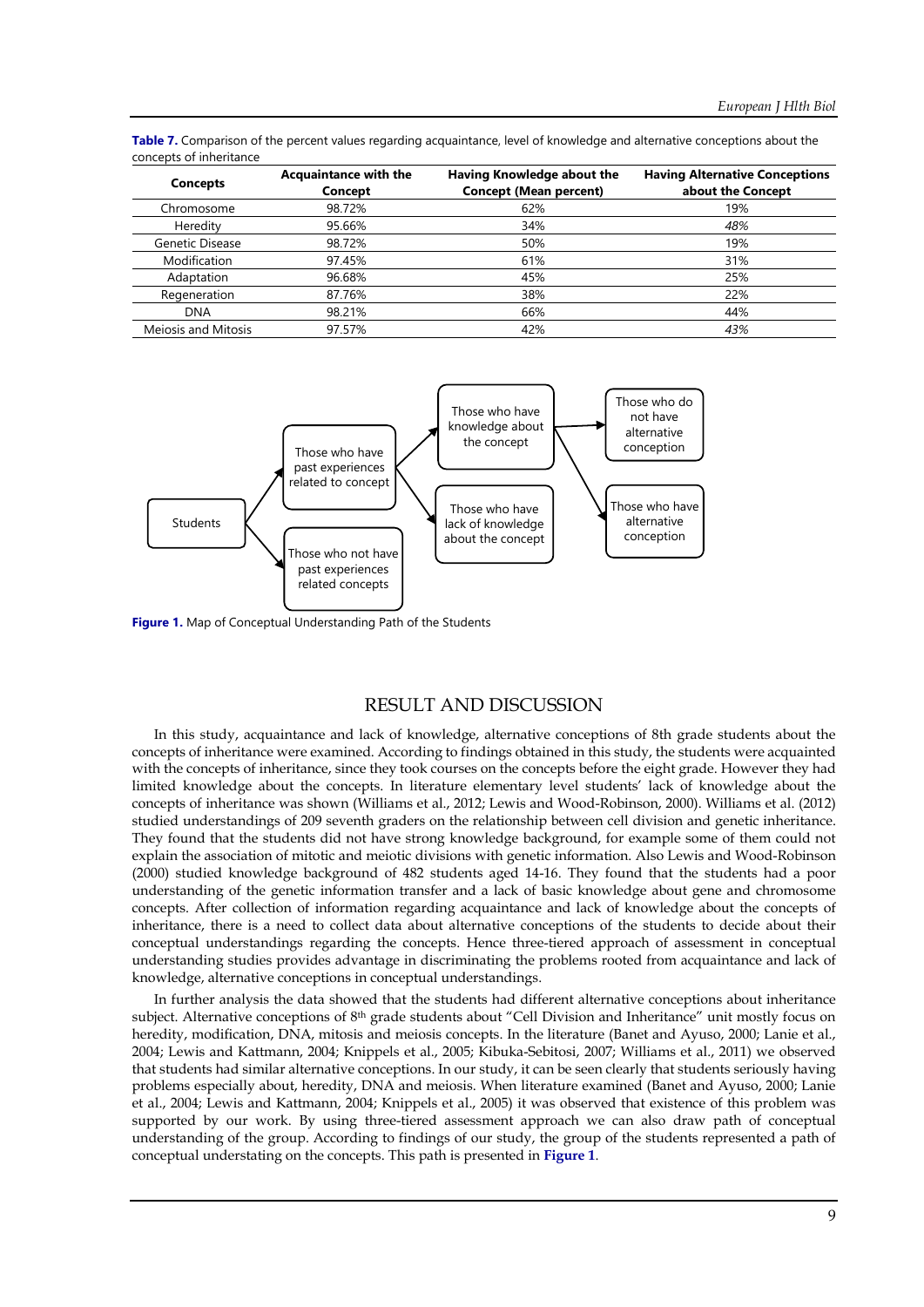As seen in **Figure 1**, the students were classified in terms of their past experiences about the concepts so prior learning or experiences related to the concept was determined before determining alternative conceptions. This is an important condition in the formation of alternative conceptions. Individuals who have not any previous experience or acquaintance regarding a concept cannot develop alternative conceptions. Hence determining alternative conceptions without asking the participants' previous acquaintance might drive the researcher to urge the participants to give answer to the test questions about which they have no idea. According to our findings, students having past experience about the concepts emerge as two different groups as the students having knowledge and the students having lack of knowledge. But both of the group represented alternative conceptions regarding the concepts of inheritance. This part of the path shows that having knowledge about a concept does not guarantee to have a conceptual understanding about a concept. So there is a need to assess alternative conceptions by discriminating them from acquaintance problem and lack of knowledge about the inheritance. In spite of the valuable contributions of this study, the following studies should make the following suggestions;

- 1- The sample size in next studies should be expanded.
- 2- Research is limited to certain concepts (chromosomes, genetics, genetic diseases, modification, adaptation, regeneration, DNA, mitosis, meiosis) in the "Cell Division and Inheritance" unit. Other concepts on this issue should be studied.
- 3- Gender differences should be addressed.

### **REFERENCES**

- Ayas, A., Çepni, S., Akdeniz, A. R., Özmen, H., Yiğit, N., & Ayvacı, H. Ş. (2010). *Kuramdan Uygulamaya Fen ve Teknoloji Öğretimi* [Teaching Science and Technology: From Theory to Practice]. Ankara: Pegem Akademi.
- Bahar, M. (2003). Misconceptions in Biology Education and Conceptual Change Strategies. Educational Sciences. *Theory & Practice*, *3*(1), 55–64.
- Baker, W. P., & Lawson, A. E. (2001). Complex instructional analogies and theoretical concept acquisition in college genetics. *Science Education*, *85*, 665–683.
- Banet, E., & Ayuso, E. (2000). Teaching genetics at secondary school: A strategy for teaching about the location of inheritance information. *Science Education*, *84*, 313–351.
- Elmesky, R. (2012). Building capacity in understanding foundational biology concepts: a k-12 learning progression in genetics informed by research on children's thinking and learning. *Research on Science Education*, *43*, 1155.
- Eryilmaz, A. (2002). Effects of conceptual assignments and conceptual change discussions on students' misconceptions and achievement regarding force and motion. *Journal of Research in Science Teaching, 39*(10), 1001–1015.

Fisher, K. (1985). A Misconception in Biology: Amino Acids and Translation. *Journal of Biology Education*, *22,* 53–62.

- Fraenkel, J. R., & Wallen, N. E. (2003). *How to design and evaluate research in education, (5th ed.).* New York: Mcgraw-Hill Publishing.
- Güneş, B. (2007) *Fizikteki kavram yanılgıları*. Retrieved on 7 June 2013 from http://www.bilalgunes.com
- Kaptan, F. (1999). *Fen Bilgisi Öğretimi*. İstanbul: Milli Eğitim Basımevi.
- Kibuka-Sebitosi, E. (2007). Understanding genetics and inheritance in rural schools. *Journal of Biological Education*, *41*(2), 56–61.
- Knippels, M.-C. P. J., Waarlo, A. J., & Boersma, K. T. (2005). Design criteria for learning and teaching genetics. *Journal of Biological Education*, *39*(3), 108–112.
- Koray, Ö., & Bal, Ş. (2002). Fen Öğretiminde Kavram Yanılgıları ve Kavramsal Değişim Stratejisi. *G.Ü. Kastamonu Eğitim Fakültesi Dergisi*, (10), 83–90.
- Lanie, A. D., Jayaratne, T. E., Sheldon, J. P., Kardia, S. L. R., Anderson, E. S., Feldbaum, M., & Petty, E. M. (2004). Exploring the public understanding of basic genetics concepts. *Journal of Genetic Counseling*, *13*(4), 305-320.
- Lewis, J. & Wood-Robinson, C. (2000). Genes, chromosomes, cell division and inheritance do students see any relationship? *International Journal of Science Education, 22*, 177–195.
- Lewis, J., & Kattmann, U. (2004). Traits, genes, particles and information: re-visiting student's understandings of genetics. *International Journal of Science Education*, *26*(2), 195–206.
- Posner, G. J., Hewson, P. W., Strike, K. A., & Gertzog, W. A. (1982). Accomodation of a Scientific Conception : Toward a Theory of Conceptual Change. *Science Education*, *66*, 211–227.
- Reckase, M. D., & McKinley, R. L. (1991). The discriminating power of items that measure more than one dimension. *Applied Psychological Measurement, 15*, 361-373.